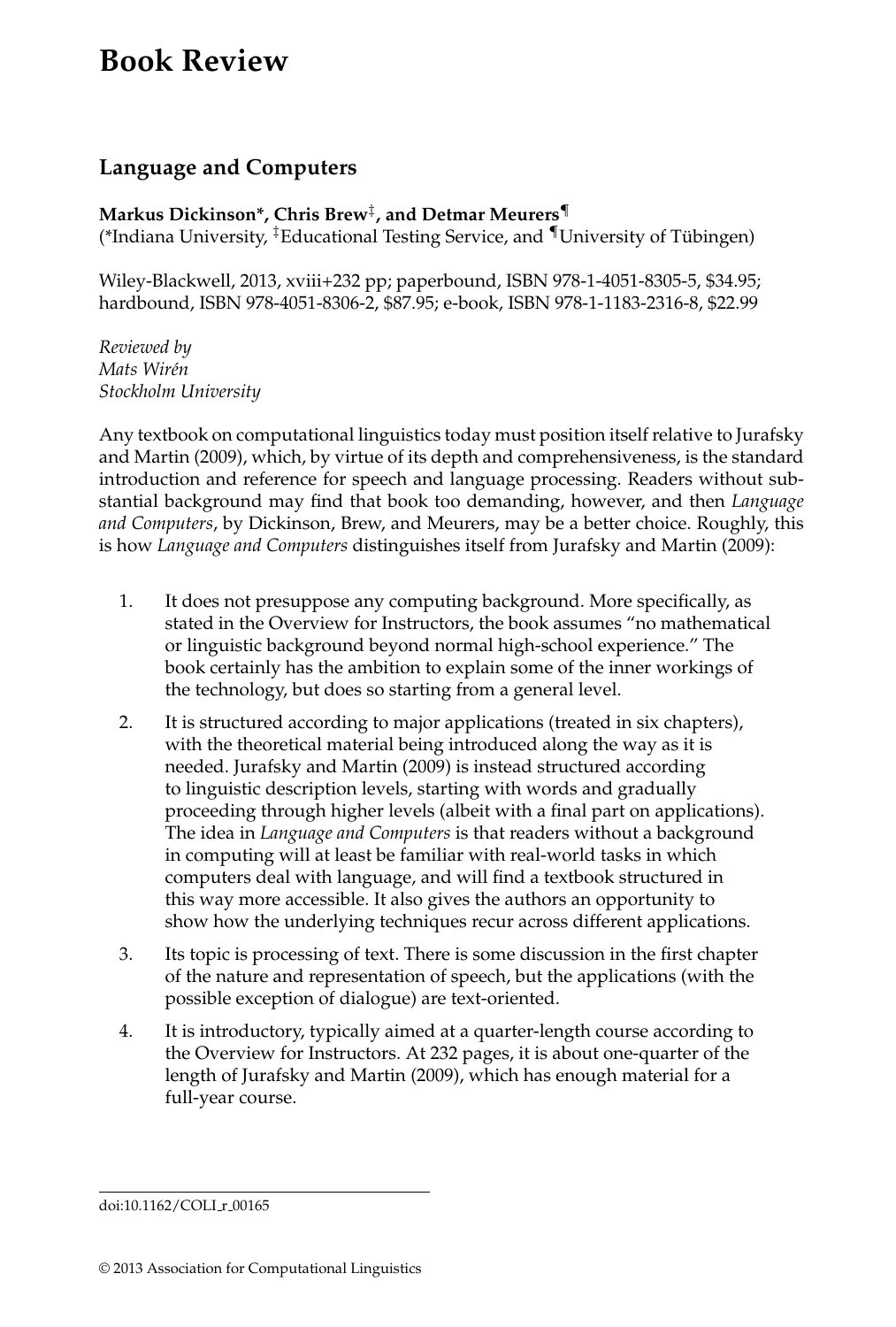Chapter 1 is a prologue with a refreshingly broad perspective, dealing with how written and spoken language are represented in computers. First, the basic writing systems are described: alphabetical (roughly, one character–one phoneme), syllabic (roughly, one character–one syllable), logographic (roughly, one character–one morpheme/word), and major encodings are addressed (in particular, Unicode). A description of the nature of speech and its representation in waveforms and spectrograms follows, including sections on how to read spectrograms and on language modeling using *n*-grams. The two latter sections come under the heading of "Under the Hood." Sections so headed (typically, one or two per chapter) provide digressions into selected technical material that provide bonuses for the interested reader, but which can be omitted without losing the gist of each chapter.

Chapter 2 brings up the first application, "Writer's Aids," which consists of two parts: checking spelling and checking grammar. The first part includes an overview of different kinds of spelling errors, and methods for detection and correction of errors. These include a description of dynamic programming for calculating the minimum edit distance between a misspelled word and a set of candidate corrections. The second part deals with grammar checking. To set the scene for this, there is first an exposition of context-free grammar for the purpose of specifying the norm (the well-formed sentences) of the language. (The possibility of enriching the formalism with features is mentioned later in the same chapter.) It is then stated that "[w]hen a parser fails to parse a sentence, we have an indication that something is grammatically wrong with the sentence" (page 58). At the same time, it is recognized that the most one can do is to build grammar fragments. So what about undergeneration, and the challenges of maintaining a large, manually encoded grammar? Instead of elaborating on this, the chapter goes on with a brief description of methods for correcting errors. These include relaxation-based techniques that discharge grammar rules, and special-purpose rules or *n*-grams that trigger directly on erroneous sequences of words. The reader is left wondering what one could expect from a grammar fragment. Although this may not be relevant to grammar checking, it would have been instructive to have a mention somewhere of the possibility of augmenting context-free rules or other formalisms with probabilities, and of how this has affected wide-coverage parsing (Clark and Curran 2007).

Chapter 3 deals with language tutoring systems and how to make them linguistically aware. To this end, the concepts (but not the inner workings) of tokenization, part-of-speech tagging, and syntactic parsing are described. An example language tutoring system for learners of Portuguese is then addressed. Compared with traditional workbook exercises, the system gives immediate feedback on orthographic, syntactic, and semantic errors, and also contains audio.

The topic of Chapter 4, "Searching," is mainly related to information retrieval. Most of the chapter is contained in two comprehensive sections that deal with searching in unstructured data (typically the Web) and semi-structured data (such as Wikipedia). The former section contains a relatively detailed description of search engines and PageRank, as well as an overview of HTML. Evaluation of search results is mentioned, but the measures are described in more detail in the next chapter. The section on semistructured data contains a description of regular expressions, Unix *grep*, and finitestate automata. The chapter also contains brief sections on searching of structured data (databases, using Boolean expressions) and of text corpora (mainly discussing corpus annotation). Given that many of the readers of this book will be linguists, it is perhaps surprising that the book has so little material related to corpus linguistics, but it could be argued that this topic would require a text of its own (and that it is not an "application").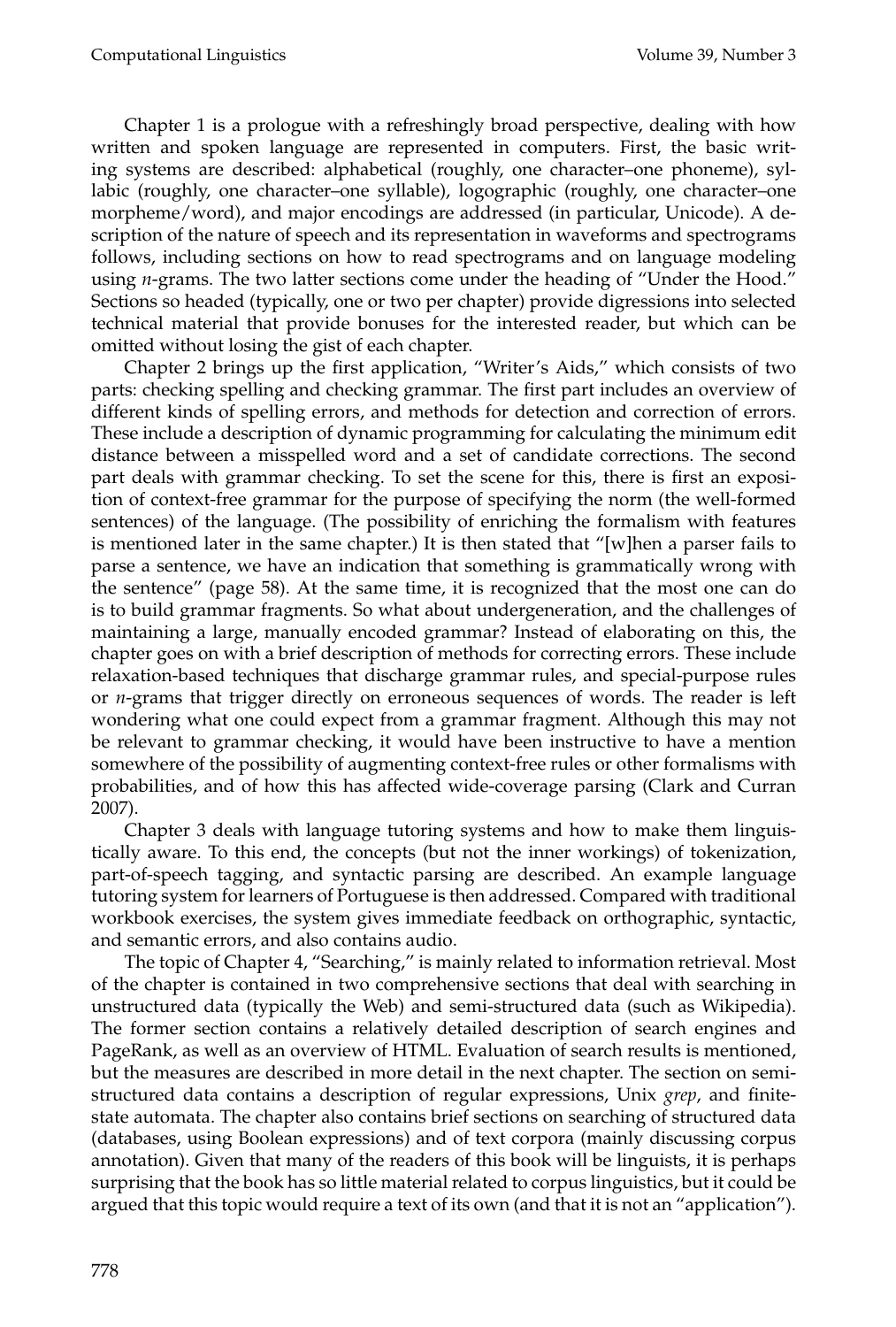Anyway, the "Further Reading" section of the chapter includes some good suggestions on this topic.

Chapter 5 brings up document classification, and begins with an overview of concepts in machine learning. Then there is a detailed description of how to measure success in classification, with precision/recall, true/false positives/negatives, and the related measures of sensitivity and specificity used in medicine. After this, two examples of document classifiers are described in some detail: naive Bayes and the perceptron. Finally, there is a short section on sentiment analysis. This chapter has a good balance between applications-oriented and theoretical material, and gives a good grasp of each of them.

Chapter 6 deals with dialogue systems. After some motivation, the chapter examines in detail an example spoken dialogue transcript from the Carnegie Mellon University *Let's Go!* Bus Information System, followed by a thorough description of dialogue moves, speech acts, and Grice's conversational maxims. After this ambitious background, one would expect some (even superficial) material on the anatomy of a dialogue system founded on these principles, but instead there is a detailed description of *Eliza*. The motivation is that "[*Let's Go!*] is . . . too complicated to be explained fully in this textbook" (page 167). The ambition to explain a working system in full is admirable, but seems misdirected here. Why not try to work out the basic principles of a simpler question-answering system? As it stands, the applications-oriented material (*Eliza*) is not connected to the theoretical parts of the chapter. It is also potentially misleading when the authors say: "[*Eliza*] works reasonably well using simple means, and this can be useful if your application calls for a straightforward but limited way of creating the illusion of an intelligent being at the other end of the wire" (page 170). Here, the authors must be referring to chatbots, but for applications in general, it would have been valuable to have a pointer to principles of user interface design, such as trying to maintain consistency (Cohen, Giangola, and Balogh 2004). On a different note, this chapter would profit from picking up the thread on speech from Chapter 1. For example, it might be instructive to have an explanation of word-error rate and the degradation of input typically caused by a speech recognizer. This would also give an opportunity to elaborate on one of the problems mentioned at the outset of the chapter: "[f]ixing confusions and misunderstandings before they cause the conversation to break down" (page 154).

Chapter 7 brings up the final application, machine translation. This is a chapter that gives a good grasp of both applications-oriented and theoretical material. Examplebased translation and translation memories are briefly discussed, and, after some background, word alignment, IBM Model 1, the noisy channel model, and phrase-based statistical translation are explained. Commercial translation is also addressed. In connection with the translation triangle, the possibility of an interlingua is discussed, the conclusion being that "[d]espite great efforts, nobody has ever managed to design or build a suitable interlingua" (page 189) and "we probably cannot have one any time soon" (page 190). This is true for a universal interlingua in the sense of a fully abstract language-independent representation, but what might be more relevant is domainspecific interlinguas, which have proved to be feasible in recent years (Ranta 2011). Interlinguas are also mentioned later in the chapter, at the end of "Under the Hood 12" (page 205) on phrase-based statistical translation, where it is stated that "[t]here is certainly no interlingua in sight." Although this is different, Google Translate actually uses English as an interlingua for a large majority of its language pairs (Ranta 2010). Surely, the reason for this is that Google typically has much more parallel data for language pairs where English is one of the members than for language pairs where this is not the case.